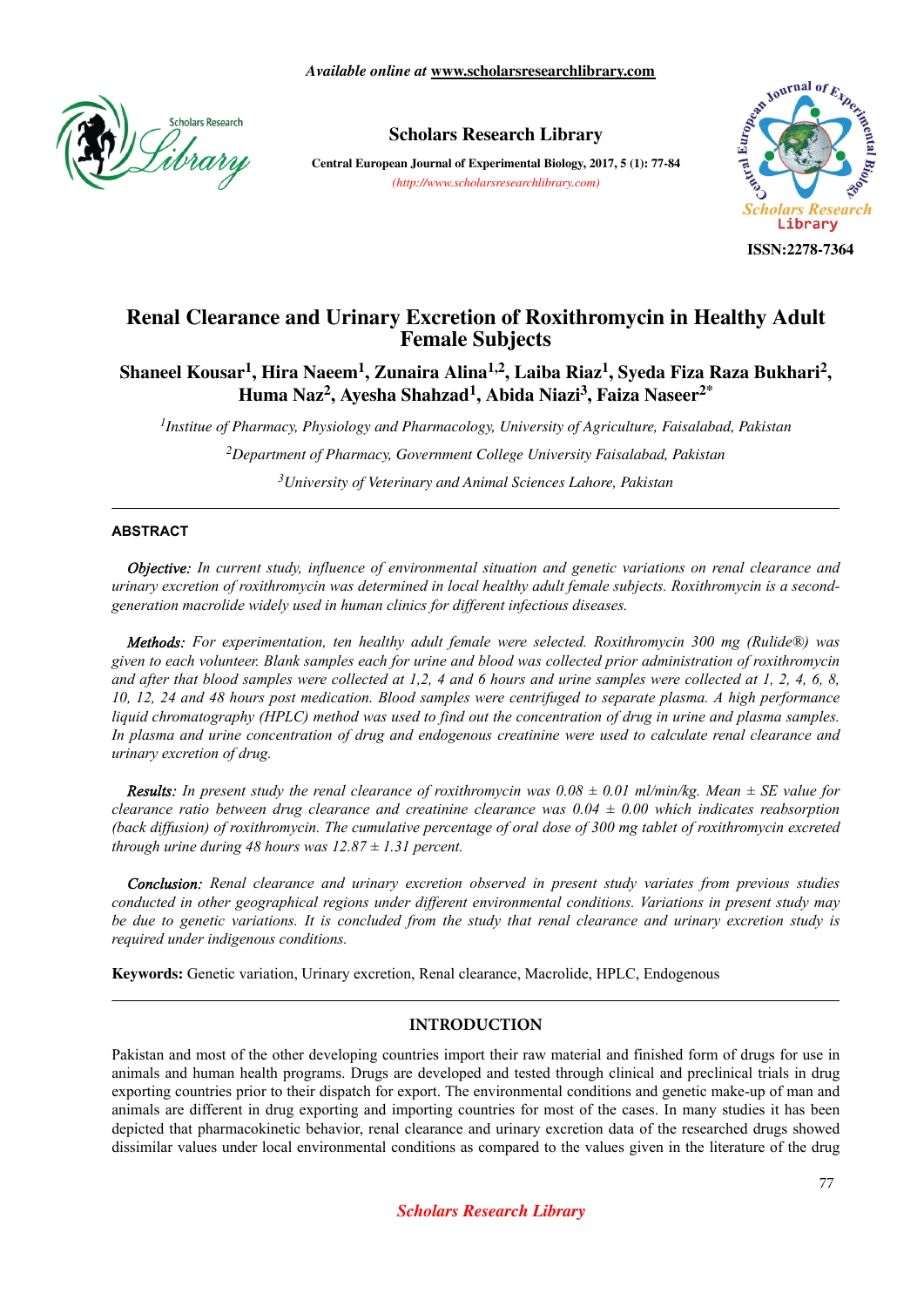provided by the manufacturer [1]. These variations depict the influence of environmental conditions on the genetics that alter the physiological indices which eventually affect the pharmacokinetics and fate of the drug in a population [2]. Extensive research in human models has revealed that the bio-disposition of some drugs in local geonetical conditions is dissimilar to the records of dis-position elsewhere. So, the rational approach for the designing of optimal dosage is based upon the pharmacokinetic data determined in local indigenous environment in which the drug is employed and the type of species [3]. Pharmacokinetic and pharmacological behavior of drugs is also affected by the concomitant use of other drugs, in such cases there is a need to rationalize the individual's therapy [4].

Macrolides are obtained from the Streptomycin. Roxithromycin belongs to macrolides antibiotic. It is an ether oxime semi-synthetic derivative of erythromycin A. This derivative of erythromycin A has improved acid stability and pharmacokinetic properties. Roxithromycin synthetically prepared by modification of ketone at C-9. It is bactericidal drug at high and bacteriostatic drug at low concentrations. Roxithromycin inhibits bacterial protein synthesis by binding to the 50S ribosomal subunit of bacteria. Roxithromycin has been recurrently used for the cure of a variety of infections such as bacterial infection linked with stomach and intestinal ulcer [5]. Roxithromycin because of their anti-inflammatory effects are used for respiratory Infections, asthma, cystic fibrosis, urinary, soft tissue and orodental infections. Keeping in view the preceding lines, renal clearance and urinary excretion of roxithromycin was planned to investigate in healthy adult female subjects [6].

### **MATERIALS AND METHODS**

Renal clearance and urinary excretion of roxithromycin were investigated in 10 healthy adult female subjects in local population. The experimental procedure for the present study is given below.

### **Ethical consideration**

All volunteers were informed about the purpose of study, frequency of sampling and possible side effects of drug and a written permission with each volunteer was made before the start of research.

### **Experimental subjects**

Ten healthy female subjects were chosen to accomplish the research at the Department of Physiology and Pharmacology, University of Agriculture, Faisalabad.

### **Selection criteria**

Age of volunteers was in the range of 25-30 years, weight and height of all volunteers were measured, volunteers were not having any disease and physical abnormality, physical examination of each volunteer was made, laboratory investigations and clinical history of all volunteers were made to declare them healthy persons, volunteers were not taking any medication.

### **Methodology**

### **Drug administration**

Rulide® (Roxithromycin), 300 mg tablet, Sanofi Aventis Pvt. Ltd., Karachi. The selected female volunteers were given roxithromycin 300 mg orally.

### **Collection of blood samples**

For the collection of blood samples, disposable syringes were used to vacate blood directly from the forearm of each volunteer. The blood samples were collected in heparinized plastic centrifuge tubes. Prior to the drug administration, a control blood sample was collected from all volunteers. Roxithromycin tablets were given orally to each volunteer and the samples were collected at 1, 3, 4 and 6 hours post medication. The pH of each blood sample was recorded with the help of electric pH meter. The blood samples were centrifuged at 4000 rpm for 5 minutes. Plasma was separated and preserved at -20°C until analysis.

### **Collection of urine samples**

Prior to the drug administration, a control urine sample was collected from each volunteer. Then Roxithromycin tablets were given orally and the urine samples were collected at time intervals of 1, 2, 4, 6, 8, 10, 12, 24, 36, and 48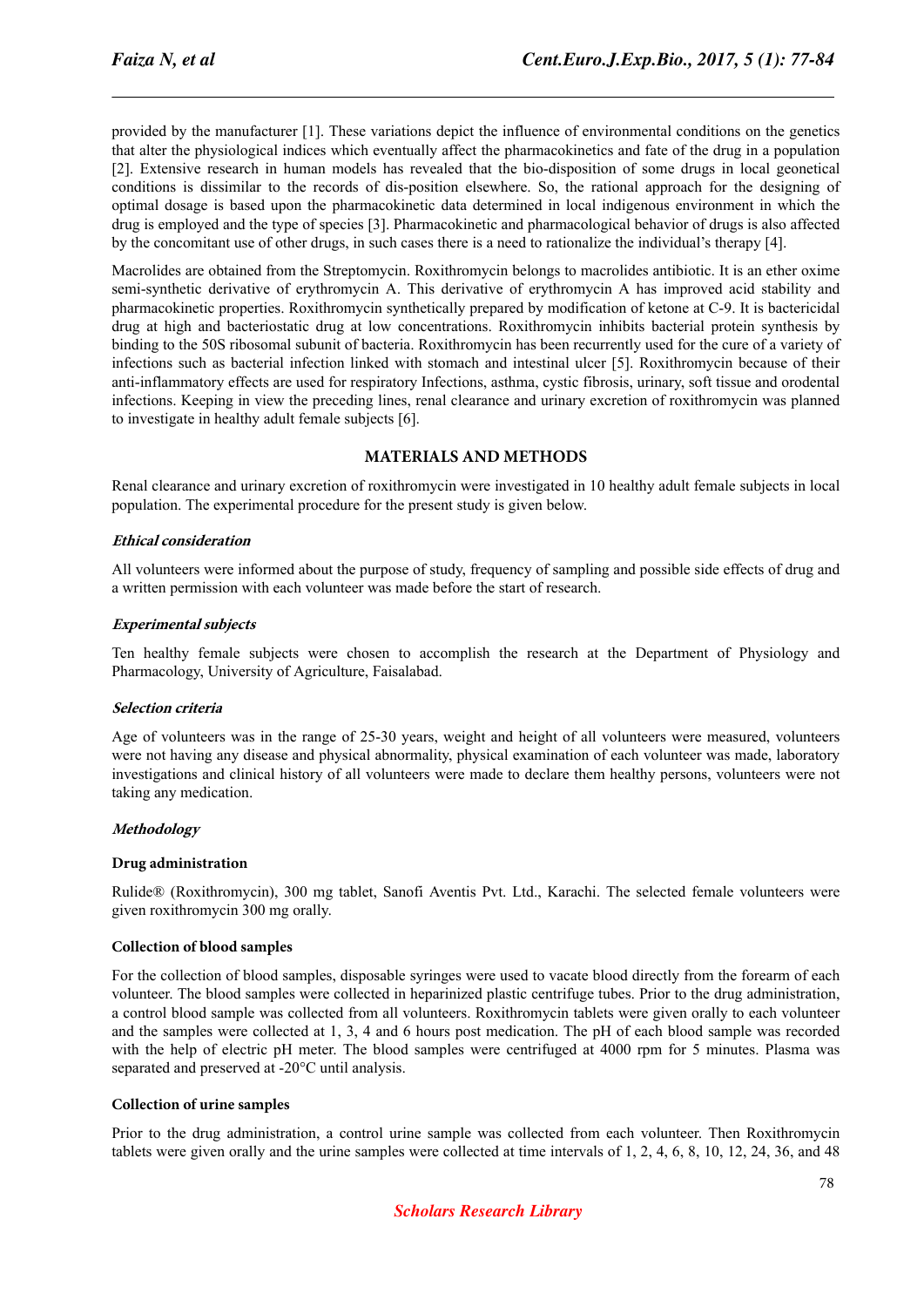hours after drug administration. The volume and pH of each urine sample was checked. 20 ml sample was stored at -20°C until analysis.

### **Roxithromycin analysis**

Roxithromycin concentrations in the samples were analyzed by using High Performance Liquid Chromatography (HPLC) method [7,8]. All oxime compounds are detected and quantified easily by reverse phase HPLC with UV detectors [9].

#### **Chemical and solvents**

Heparin sodium salt, HPLC Grade Chemicals, Roxithromycin standard, Acetonitrile, Methanol, Deionized water, all the solvents were of analytical grade, Dichloromethane, Sodium chloride, Phosphate buffer.

#### **Instrumentation**

Analytical Balance (Sartorius, Germany), Centrifugation Machine (MSE, Micro Centaur, Sanyo UK), Filtration Assembly (0.45 µm), Micropipettes: 10 µL to 1000 µL (Oxford, Ireland), Sonication Apparatus (Oqawaseiki Co,Japan), Liquid Chromatographic Pump (Syknm S1122), System Controller Unit (Syknm), UV Visible Detector (Syknm S3210), Sample Injector (Syknm S5111 Valve Bracket).

#### **Chromatographic conditions**

Mobile Phase: Acetonitrile, Deionized water and Methanol

Flow Rate: 0.5 ml/min

Wavelength: 300 nm

Injection Volume: 20 µL

Column: C-18 thermo- hypersil  $(250 \times 4.6 \text{ nm} \times 5 \text{ µm})$ 

Temperature: 30°C

Detector: UV-Visible Detector

#### **Preparation of mobile phase**

The mobile phase was consisted of Acetonitrile, double distilled water and Methanol. The water for mobile phase was prepared by double glass distillation. The ratio of Methanol, Acetonitrile and water was 45:30:25 respectively. After mixing the solvents, mobile phase was passed through filtration assembly, having the filter paper size of 0.45 µm Whatsman (Schleicher and Schuell 12.5 mm). Then, the filtered mobile phase was sonicated for 15 minutes to remove any air bubbles.

#### **Preparation of stock solution and standards**

The standard stock solution of roxithromycin was prepared by dissolving 3.2 mg of roxithromycin standard in 1 mL of distilled water to make a final concentration of 3200  $\mu$ g/mL. The working solutions of the concentrations of 1, 1.5, 2, 3, 5 and 6 µg/mL were made by appropriate dilution of the stock solution as needed to construct the standard calibration curve. Aliquots of these working standard solutions were stored at -20°C. These solutions were filtered through Whatman membrane filters of 0.45 mm pore size (25 mm filter) and 20 µL was injected into HPLC for analysis. Calibration graph was prepared by using peak area verses concentrations of working solutions.

#### **Preparation of plasma samples**

250 µL of plasma samples were taken and transferred to 2 ml of polyethylene vial in which 1 ml of acetonitrile and acetic acid was already added. The samples were centrifuged at 4000 rpm for 1 minute. The sample contents were separated into aqueous and organic layers. The aqueous layer was discarded and the organic phase was transferred to 2 ml glass vials. The solvent was evaporated to dryness at 40°C under stream of nitrogen. The residue was redissolved in 250 µl of mobile phase of which 20 µL was taken and injected in chromatographic column for roxithromycin analysis.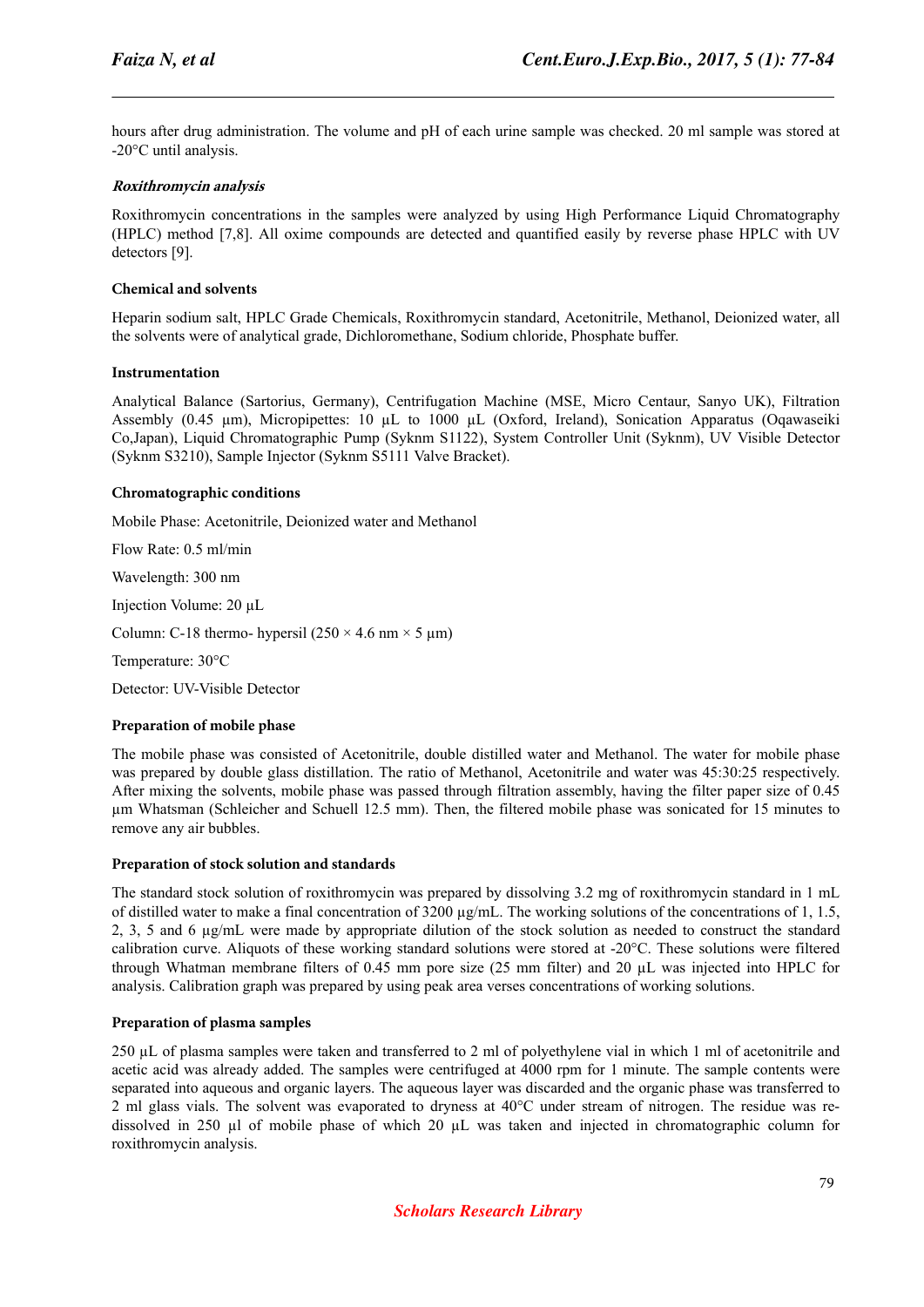### **Preparation of urine samples**

Frozen urine was allowed to thaw at room temperature. Dichloromethane (5 ml), sodium chloride (0.25 g) and 0.5 M phosphate buffer (pH 8.0) (500 µL) were added to 1.0 ml of urine in a screw capped tube. After shaking with a vortex mixer for 10 min and centrifugation at 4000 rpm for 15 min, the aqueous layer was discarded. The remaining organic phase was transferred into a new glass tube and evaporated with a vacuum evaporator at 40°C. The residue was reconstituted with 200  $\mu$ l of the mobile phase and 20  $\mu$ l were injected into HPLC apparatus.

### **Standard curve**

These working standard solutions were analyzed through HPLC. The calibration curves were constructed by plotting the concentration versus peak area data on a graph. The curves were linear over the range of 1 to 6 ug/ml for roxithromycin (Figure 1).



**Figure 1:** Standard curve of roxithromycin

### **Determination of roxithromycin in plasma and urine samples**

The concentration of roxithromycin in samples was determined by the following regression equation:

 $Y = bx + a$ 

Where, y=Peak area for unknown concentration, a=Intercept, b=Slope of the regression line and  $x=$ Concentration of drug.

### **RESULTS AND DISCUSSION**

The mean ± SE data related to the renal clearance of endogenous creatinine and Roxithromycin after oral dose of 300 mg tablets in 10 healthy female has been calculated. Blood and urine samples were collected at specific time intervals. The values of diuresis, pH of blood and urine samples, concentration of endogenous creatinine and roxithromycin in blood and urine samples, renal clearance of endogenous creatinine and roxithromycin and clearance ratio between roxithromycin and endogenous creatinine has been measured and presented in Table 1.

### **Correlation between pH of urine and clearance ratio**

There was a non-significant ( $p>0.05$ ) positive correlation ( $r=0.06$ ) between pH of urine and roxithromycin clearance as shown in Figure 2.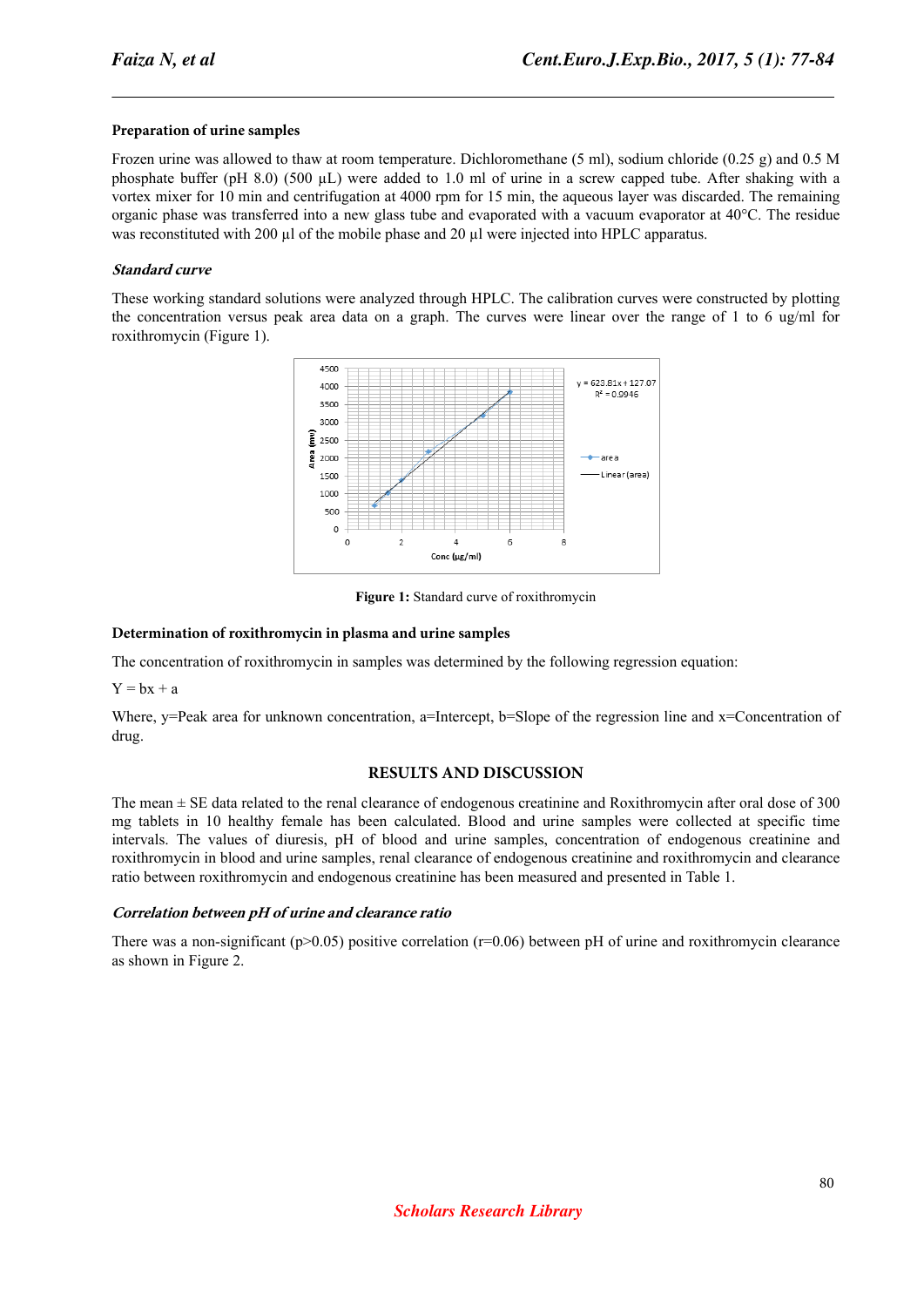

**Figure 2:** Effect of urine pH on renal clearance of roxithromycin after single oral dose of roxithromycin 300 mg in 10 female subjects. Each data point shows one of the 40 observations in 10 experiments, each comprise of 4 experimental periods

#### **Correlation between diuresis and clearance ratio**

There was a significant ( $p$ >0.05) positive correlation ( $r$ =0.028) between rate of urine flow and roxithromycin renal clearance as shown in Figure 3.

**Table 1:** Mean ± SE renal clearance of endogenous creatinine and roxithromycin in 10 healthy adult female subjects after single oral dose of 300 mg tablet

| Animal<br>No.  | <b>Body</b><br>weight<br>(kg) | <b>Diuresis</b><br>ml/min/k<br>g | pH           |       | Creatinine conc.<br>mg/ml |       | Drug conc. mg/ml |       | <b>Renal clearance</b><br>ml/min/kg |          | Ratio rox/<br>creat |
|----------------|-------------------------------|----------------------------------|--------------|-------|---------------------------|-------|------------------|-------|-------------------------------------|----------|---------------------|
|                |                               |                                  | <b>Blood</b> | Urine | Plasma                    | Urine | Plasma           | Urine | Creat                               | roxithro |                     |
| $\mathbf{1}$   | 46.00                         | 0.04                             | 7.45         | 6.13  | 11.00                     | 420   | 8.76             | 21.64 | 1.58                                | 0.10     | 0.06                |
| $\overline{2}$ | 45.00                         | 0.04                             | 7.46         | 6.13  | 9.67                      | 435   | 8.57             | 13.00 | 1.86                                | 0.06     | 0.03                |
| 3              | 45.00                         | 0.04                             | 7.40         | 6.44  | 11.00                     | 460   | 8.72             | 13.51 | 1.88                                | 0.07     | 0.04                |
| 4              | 46.00                         | 0.05                             | 7.47         | 6.50  | 11.10                     | 544   | 8.22             | 19.97 | 2.66                                | 0.13     | 0.05                |
| 5              | 48.00                         | 0.04                             | 7.43         | 6.62  | 10.10                     | 510   | 8.20             | 13.92 | 1.99                                | 0.07     | 0.03                |
| 6              | 49.00                         | 0.04                             | 7.45         | 6.63  | 10.90                     | 420   | 8.66             | 14.00 | 1.59                                | 0.07     | 0.04                |
| $\overline{7}$ | 49.00                         | 0.03                             | 7.46         | 6.71  | 8.70                      | 420   | 8.34             | 15.03 | 1.38                                | 0.05     | 0.04                |
| 8              | 52.00                         | 0.03                             | 7.47         | 6.65  | 12.00                     | 458   | 8.50             | 14.59 | 1.08                                | 0.05     | 0.04                |
| 9              | 50.00                         | 0.04                             | 7.47         | 6.57  | 11.70                     | 600   | 9.20             | 14.86 | 1.86                                | 0.06     | 0.03                |
| 10             | 50.00                         | 0.05                             | 7.43         | 6.38  | 10.60                     | 630   | 8.64             | 16.71 | 2.80                                | 0.09     | 0.03                |
| Mean           | 48                            | 0.04                             | 7.45         | 6.48  | 10.68                     | 489   | 8.58             | 15.72 | 1.87                                | 0.08     | 0.04                |
| $±$ SE         | 0.77                          | 0.00                             | 0.01         | 0.07  | 0.32                      | 14.62 | 0.07             | 1.02  | 0.15                                | 0.01     | $\mathbf 0$         |

Each data point is mean of four observations in four experimental periods.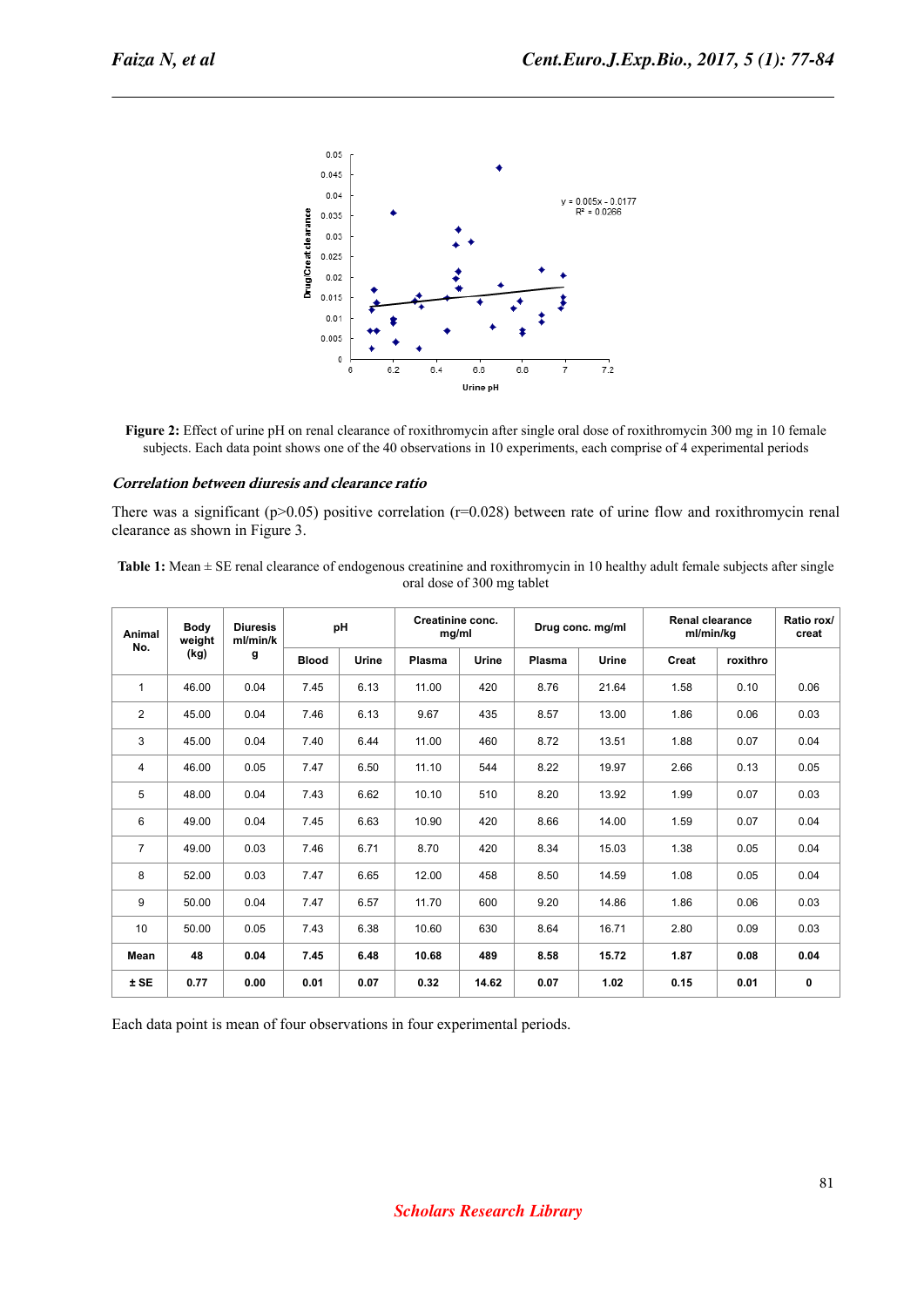

**Figure 3:** Effect of diuresis on renal clearance of roxithromycin after single oral dose of roxithromycin 400 mg in 10 female subjects. Each data point shows one of the 40 observations in 10 experiments, each comprise of 4 experimental periods

#### **Plasma concentration of roxithromycin versus clearance ratio**

There was a significant ( $p<0.05$ ) negative correlation ( $r=-0.193$ ) between plasma concentration of roxithromycin and renal clearance as shown in Figure 4.



**Figure 4:**Effect of plasma concentration on renal clearance of roxithromycin after single oral dose of roxithromycin 300 mg in 10 healthy female subjects. Each data point shows one of the 40 observations in 10 experiments, each comprise of 4 experimental periods

#### **Urinary excretion**

The urinary excretion of roxithromycin was measured in 10 healthy human female volunteers. The results of urinary excretion are expressed in terms of amount excreted in mg (Table 2 and Figure 5), percentage dose of roxithromycin excreted (Figure 6) and cumulative percent dose excreted (Figure 7).

**Table 2:** Mean ± SE of dose excreted (mg) of roxithromycin in urine of healthy adult female subjects after single oral dose of 400 mg tablet

| Dose excreted in mg |      |      |      |      |      |      |      |      |      |  |  |
|---------------------|------|------|------|------|------|------|------|------|------|--|--|
| Time (min)          |      |      |      |      |      |      |      |      |      |  |  |
|                     | 60   | 120  | 240  | 360  | 480  | 600  | 720  | 1440 | 2880 |  |  |
|                     | 6.82 | 2.2  | 5.62 | 3.52 | 1.17 | 9.1  | 10.2 | 4.66 | 8.24 |  |  |
| 2                   | 2.61 | 0.54 | 0.64 | 0.26 | 0.79 | 5.85 | 14.2 | 0.8  | 6.2  |  |  |
| 3                   | 0.20 | 0.75 | 2.04 | 3.06 | 0.90 | 2.65 | 16.4 | 5.99 | 5.5  |  |  |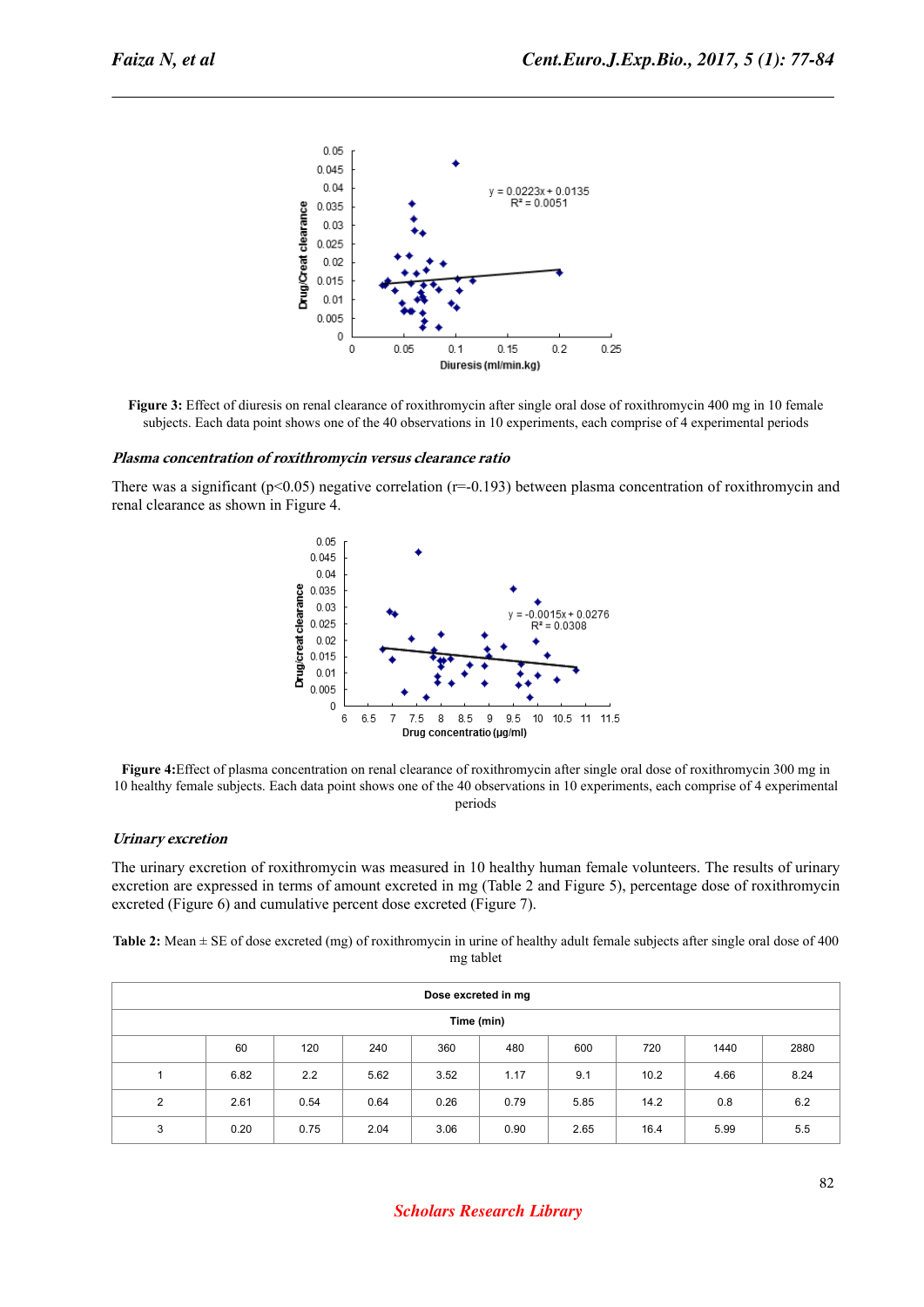| 4              | 3.10 | 3.19 | 1.30 | 5.7  | 1.67 | 6.49 | 20.6 | 4.68 | 8.47 |
|----------------|------|------|------|------|------|------|------|------|------|
| 5              | 2.17 | 2.04 | 1.13 | 1.05 | 0.97 | 4.35 | 9.03 | 7.36 | 3.01 |
| 6              | 1.10 | 1.10 | 1.44 | 2.12 | 1.69 | 4.49 | 9.73 | 8.39 | 6.24 |
| $\overline{7}$ | 1.23 | 1.93 | 1.18 | 0.94 | 0.73 | 2.18 | 8.99 | 4.96 | 4.73 |
| 8              | 1.33 | 1.38 | 1.13 | 0.94 | 1.18 | 3.56 | 6.97 | 9.42 | 7.49 |
| 9              | 1.94 | 1.23 | 0.91 | 1.89 | 1.06 | 3.47 | 13.2 | 7.34 | 7.04 |
| 10             | 2.11 | 3.61 | 6.03 | 0.83 | 2.5  | 5.11 | 17.2 | 7.5  | 8.21 |
| Mean           | 2.26 | 1.80 | 2.14 | 2.04 | 1.27 | 4.72 | 12.6 | 6.13 | 6.52 |
| SD             | 2.04 | 0.87 | 1.58 | 1.83 | 0.37 | 2.25 | 4.62 | 2.66 | 1.84 |
| ±SE            | 0.64 | 0.27 | 0.50 | 0.58 | 0.11 | 0.71 | 1.46 | 0.84 | 0.58 |
|                |      |      |      |      |      |      |      |      |      |



**Figure 5:** Mean  $\pm$  SE value of dose (mg) excreted of roxithromycin in urine of healthy female volunteers after single oral dose 300 mg tablet



**Figure 6:** Mean ± SE value of percentage dose excreted of roxithromycin in urine of healthy female volunteers after single oral dose 300 mg tablet



**Figure 7:** Mean  $\pm$  SE cumulative percent of dose excreted at 10, 12, 24, and 48 hrs after single oral dose of roxithromycin 300 mg tablet

*Scholars Research Library*